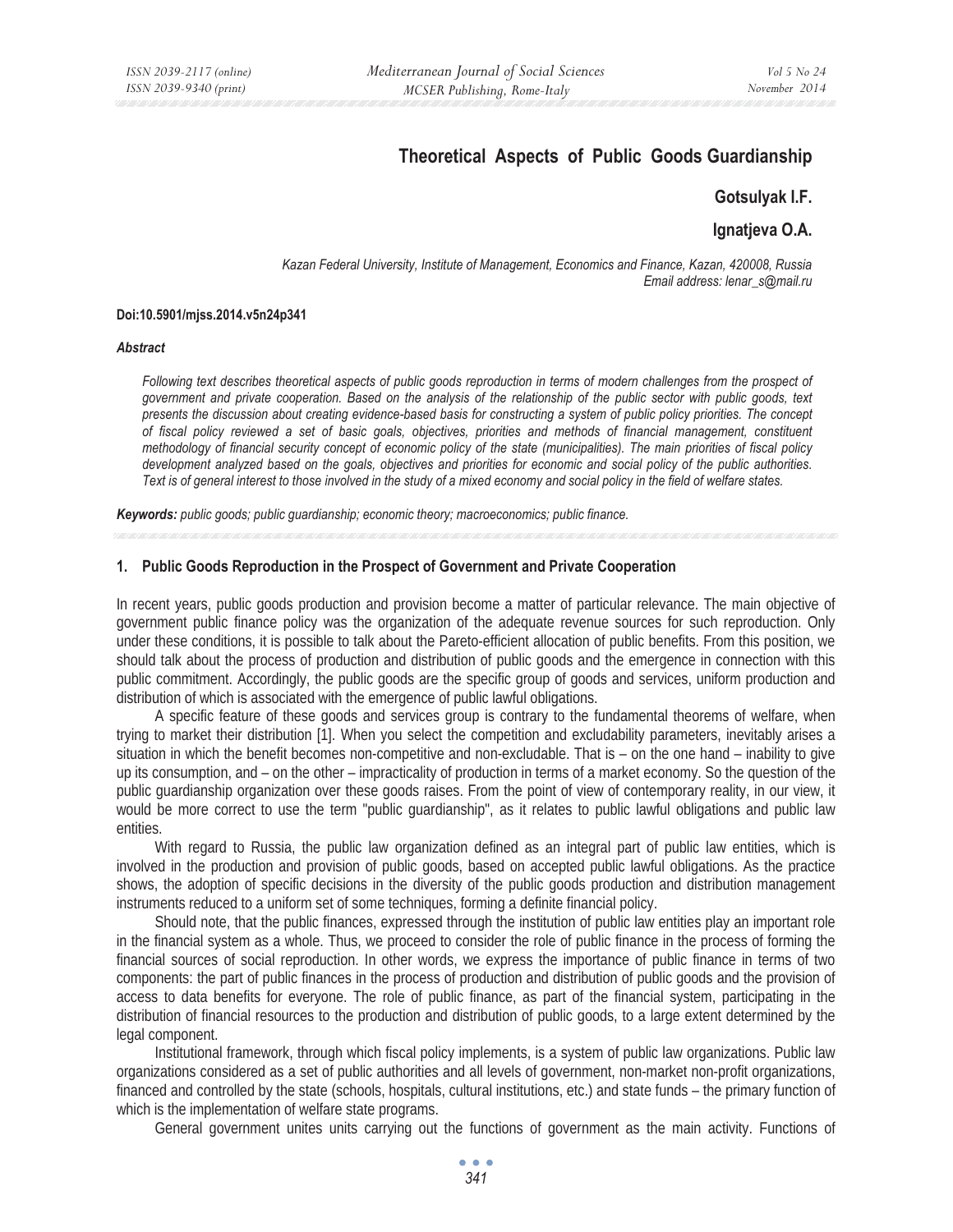government are as follows: firstly – taking responsibility for ensuring that the company products and services on a nonmarket basis for their collective or individual consumption; secondly – the redistribution of the income and wealth by means of transfers and subsidies [2,3].

Government units operate within funding from the budget, extra-budgetary funds, borrowing, as well as from the proceeds of property sales and market services. The totality of public law organizations represented in the following organizational chart (Figure 1).



**Fig. 1.** Place of public law organizations in the Public Sector

Touching upon the issue of financial policies should immediately note features of public finances. Objectives of government (municipal) policies are the basis for the development of its priorities. Conventionally, the objectives divided into various segments in which these objectives will form. Thus, in the area of revenue targets due to the functions of the system of public revenues: fiscal and regulatory [4]. The main objective of fiscal policy expressed in full providing income sources of the production process of public goods.

This means that should be achieved parity in providing income sources planned expenditures, on the other hand - all collected revenues should direct to the performance of public obligations of the public authorities, as it is in the process of spending made the provision of public goods. Thus, the concept of the proposed financial policies included the concept is not public, and public finance [5,6]. At the same time, it does not reveal the features of the management of public finances. To expand the understanding of the financial management policies of public finances, consider the goals of the state (municipal) financial policies



**Fig. 2.** The structure of the state (municipal) financial policy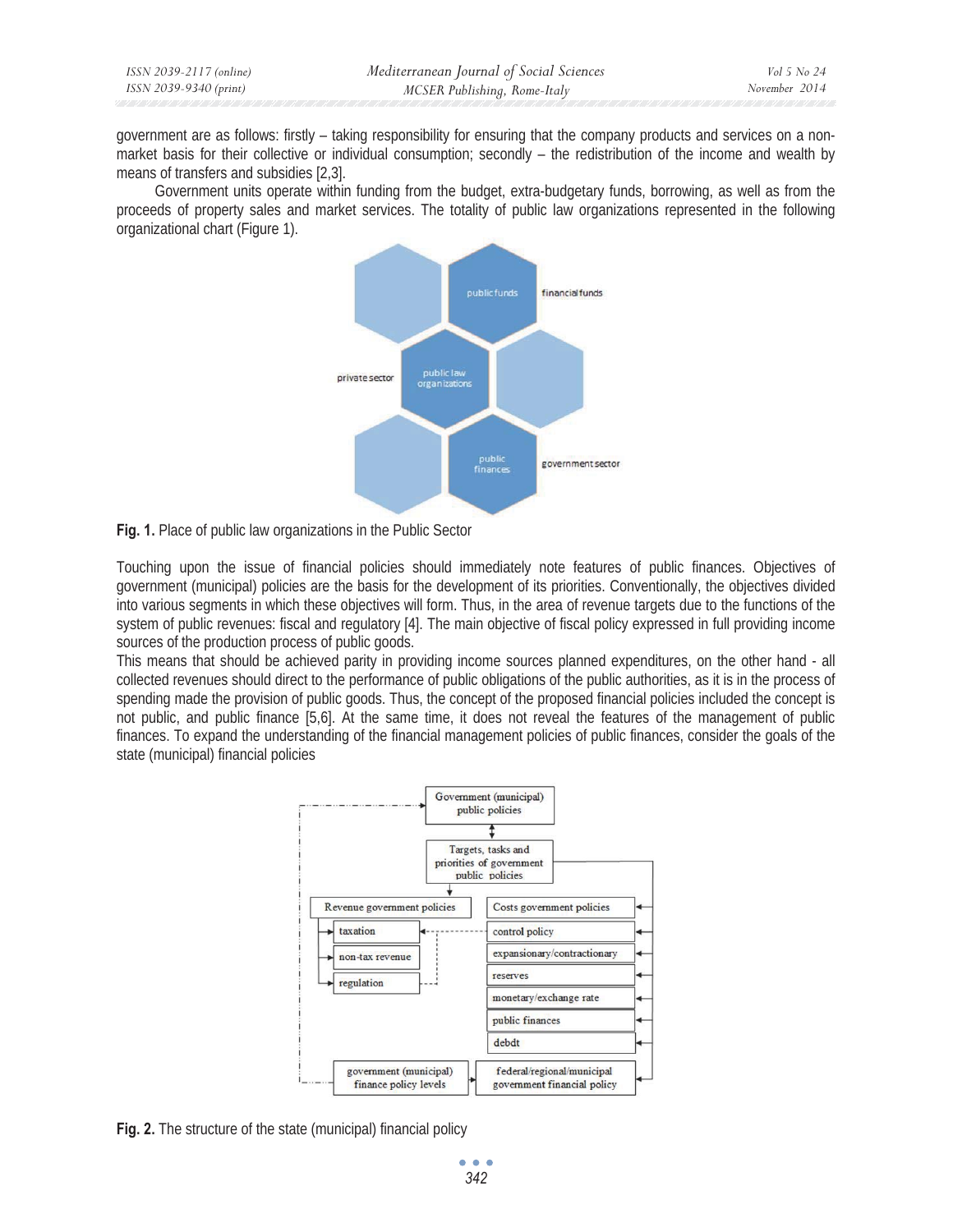### **2. Introduction of Public Guardianship**

The overall objective of the public guardianship is to create conditions for uniform production, distribution and consumption of goods. The main purpose of financial regulation is to minimize the social costs of guardianship to achieve its objectives. Hence, we allocate the total costs of social care, which are in the cost of maintaining a uniform demand, supply and consumption of goods. Then it becomes obvious source of counter-cyclical policy.

Relatively modern features of most types of wards benefits observed their approach through market instruments and government. As an example, partial solution to the "free rider" problem public goods [7]. These decisions include:

- a) securing by contracts;
- b) introduction of privileged groups;
- c) "free riders" merge;
- d) introduction of an exclusion mechanism;
- e) introduction of social standards.

In addition, to illustrate the relationship of public goods to the distribution process of financial resources we have proposed an approach based on the findings of the study, grouped in the form of a generalized approach to public care [2]. This approach formulated in the form of Table 1.

| Table 1. Classification of public (social) benefits |  |  |
|-----------------------------------------------------|--|--|
|                                                     |  |  |

| <b>Public goods</b>         | <b>Problems</b>                                                                                          | <b>Solutions</b>                                 |
|-----------------------------|----------------------------------------------------------------------------------------------------------|--------------------------------------------------|
| With standard market errors | price uncertainty, the standard errors of the<br>market                                                  | hedging reserve in case of value deviation       |
| <b>Baumol goods</b>         | "price disease"                                                                                          | price equalization                               |
| <b>Public property</b>      | non-excludable property                                                                                  | guarantee of production and uniform distribution |
| <b>Meritorical goods</b>    | decline in demand, based on the lack of<br>information, the will and resources within<br>universal needs | stimulate the production / distribution          |

Based on the analysis of the relationship of the public sector with public goods, we can talk about evidence-based basis for constructing a system of public policy priorities. As we know, the concept of fiscal policy is a set of basic goals, objectives, priorities and methods of financial management, constituent methodology of financial security concept of economic policy of the state (municipalities) [7,8,9]. The main priorities of fiscal policy develop based on the goals, objectives and priorities for economic and social policy of the public authorities.

As the most important goals of modern government financial policies, the majority of domestic economists allocate development and implementation of an effective system of full financial support and financial incentives accelerate sustained economic growth in the country, allowing a relatively short time to become leaders in the global economic environment and the well-being of citizens. As evidence of the realization of this goal, lead GDP growth.

In our view, this approach, at least, is debatable. Due to the fact, that the regulatory definition of efficiency is not fixed and is not offered, usefulness of indicators of financial security doubtable and it is impossible to talk about the implementation of these financial policy objective parts. At the same time, the size of GDP cannot characterize stability and economic growth, because economy cyclical nature causes periodic changes in its volume.

Talking about the release dates in the leading countries, we should specify the planning horizon, as the phrase "in a relatively short period of time" does not provide a basis for predicting positive change [10]. In accordance with the theory of well-being, of course, can be regarded as the purpose of improving the welfare of citizens' financial policy, but in the part of the public sector and the public goods provided by the state, as we have previously shown, there is a contradiction of their distribution process with the theory of well-being. In connection with this, in our opinion, one should not talk about improving the welfare of citizens, as the purpose of government financial policy. In terms of fiscal policy, we should rely on two fundamental factors: the reality and attainable – and operate within the framework of these definitions, performance criteria, and the uniqueness of the specific.

Under the attainable hereafter, we mean a fundamental criterion of completeness fulfill the objective, in other words, the goal should be achievable within the planning horizon. Reality goal implies that it has a scientific and legal basis that would allow us to speak of its concreteness. Defining the purpose of financial policy indicates its viability and relevance: that is, the unbiased forecast estimates and results.

Addressing to the main objective of financial policy, we should ensure that full spectrum of the public goods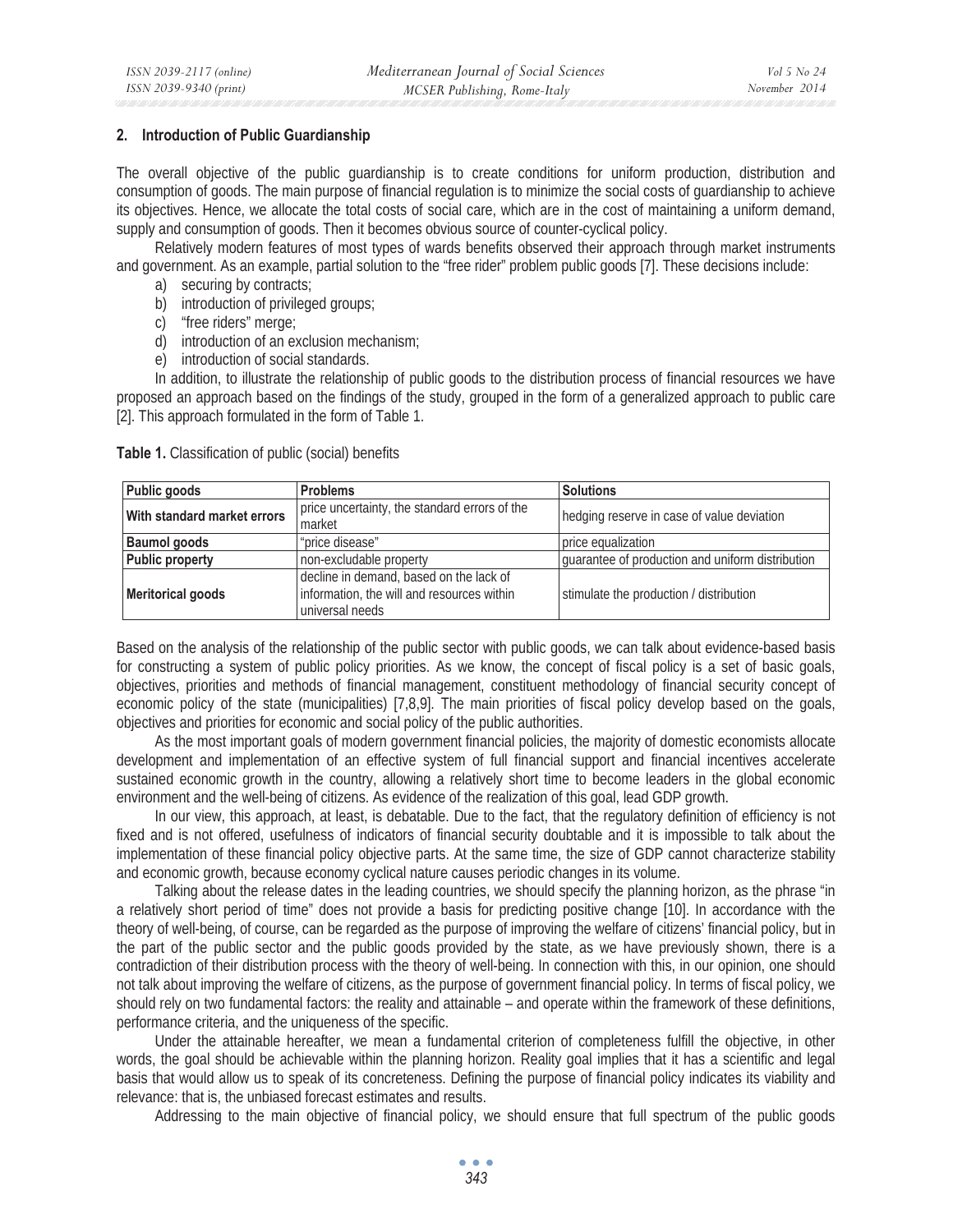| ISSN 2039-2117 (online) | Mediterranean Journal of Social Sciences | Vol 5 No 24   |
|-------------------------|------------------------------------------|---------------|
| ISSN 2039-9340 (print)  | MCSER Publishing, Rome-Italy             | November 2014 |

production and distribution revenue sources present. From this point of view, Richard Abel Musgrave notes that the main functions of government financial policy should include [5, 6]:

- 1. Ensuring provision of public goods, or process in which the total resources divide between the production of private and public goods, and defines a set of alleged public goods. Providing public goods expresses the distribution function of fiscal policy.
- 2. Adjustment of the existing distribution of income and wealth in order to ensure compliance with public notions of equitable distribution - redistributive function.
- 3. Use of fiscal policy as a means of ensuring high employment, a reasonable level of prices and the corresponding level of economic growth, taking into account effects on trade and payments balances – stabilization function.
- 4. The basis for goal setting government financial policy are listed functions in the annex to the emerging economic problems.

Linking medium-term priorities of government financial policy with the basic functions of the public sector, and knowing the characteristics of the relationships between various financial flows, it is possible to build a state financial policy based on the principles of the system, the efficiency and rationality. Based on the production function, we can talk about arrayed state policy in the field of public goods. As part of the construction of the policy should be aware that when we are talking about ensuring the production of a public good, the state, we mean that the budget finance them. It does not matter who produced public goods: a private organization or a government.

Applying this scheme to our case, we can say: firstly – the volume of direct public procurement plays a more important role in the creation of public goods; secondly – the volume of public procurement and private equity-related values can be represented in the form of indifference curves [11,12].

Thus, in each case, the choice between investing in the creation of wealth and the organization of the state order, to be considered a scenario as a set of equivalent goods and the start of the budget constraint [13].

Applied to our model, we should note the identified trends:

- a) the higher level of well-being leads to the higher share of the private sector in the production and distribution of public goods;
- b) the greater unevenness of public law entities leads to the lower efficiency of the private sector in the distribution of public goods;
- c) the amount of the returned funds through taxation leads to the value of maximum decreases, which leads to its low impact on the amount of running public obligations;
- d) direct transfers (monetized benefits) leads to less benefits.
- Thus, based on the identified dependencies, there is the possibility of the flexible process control of the distribution.

## **3. Summary**

In summary, we can put forward specific proposals for the formulation of priorities for government financial policy:

- 1. Should be to discourage the demand. This is due to the fact that, because of the preferences of direct investment, there was no increase of production of goods; the assumption that a high enough effective demand will automatically trigger the growth of production is unfounded, because of the propensity to import substitution;
- 2. We need to create an effective mechanism for the organization of public procurement: give control functions in the field of quality of public works contracts, increase the volume of orders, stimulate the production of public goods with the help of government contracts;
- 3. On a par with that, the choice between public order and investments should be considered from the perspective of the process of hidden costs;
- 4. It is necessary to concentrate on the more backward regions, due to the fact that under the condition of growth of wealth due to the unevenness of access to public goods distribution efficiency will fall;
- 5. The need to reduce the costs associated with governance.

Thus, we believe that the priorities of state policy formulate in the form of three main areas: increased productivity, lower costs for state governance and alignment of the level of economic development of the regions. As part of each direction are the following solutions: a high salary to replace officials social package, align wages, replacing surplus wages a large range of benefits (including for utilities and taxation). Therefore, the change in inequality between the private and public sector. Based on estimates of the solution of direct investment or PPL will be possible to support a proposal to temporarily unclaimed goods, providing demand for the products of mono-towns. Finally, tax-efficient (up to